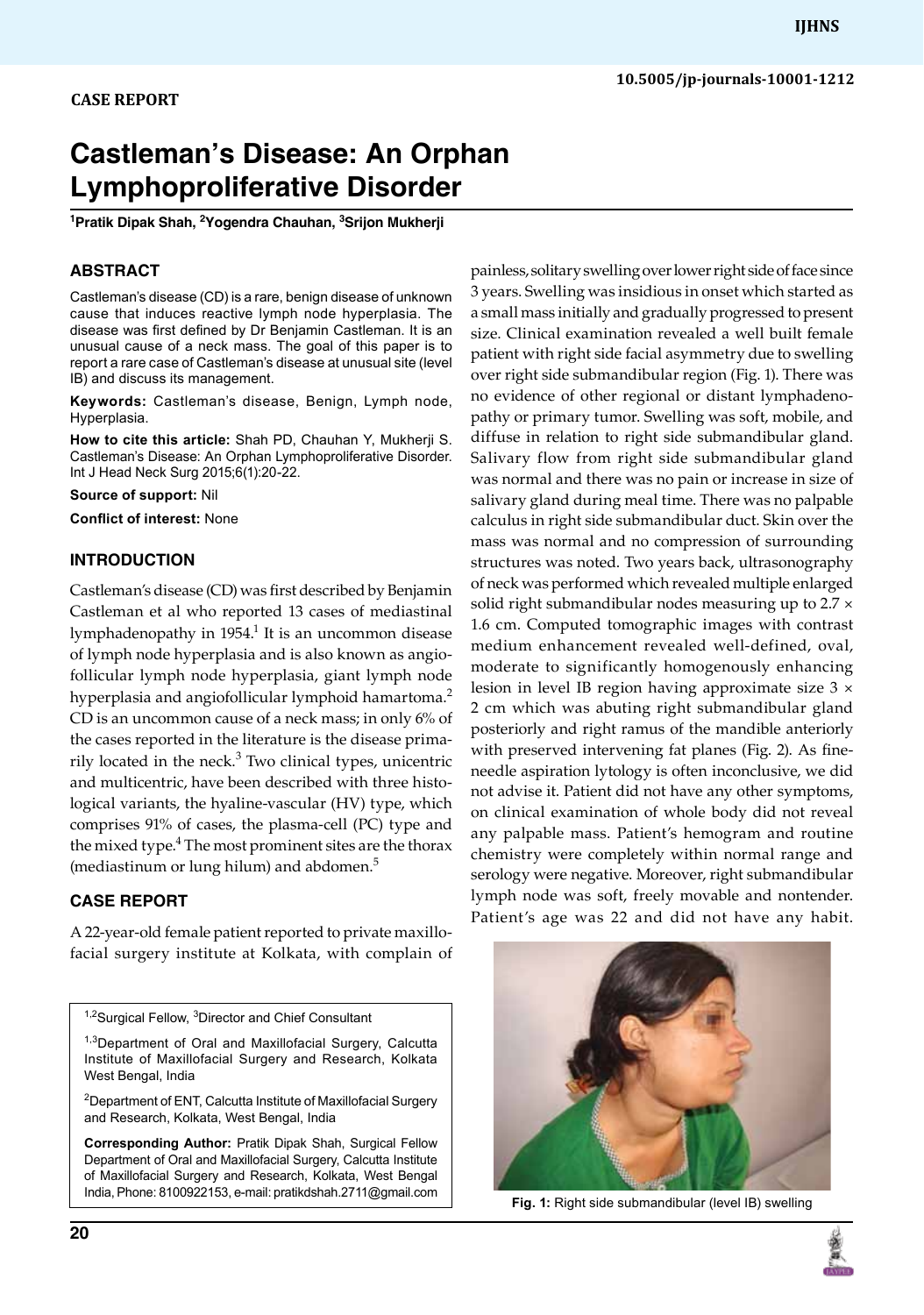#### *Castleman's Disease: An Orphan Lymphoproliferative Disorder*

Considering all these factors, we did not suspect systemic involvement, secondary metastasis or any primary elsewhere in the body. We performed a complete excisional biopsy of the lesion through submandibular approach for diagnostic as well as therapeutic purpose. Multiple lymph nodes were involved and lesion was highly vascular (Fig. 3). Histological features of larger nodule showed typical features of hyaline vascular variant of angiofollicular hyperplasia (castleman's disease) and smaller nodule came as reactive lymphoid hyperplasia (Figs 4 and 5). Castleman's disease has got multicentric variant also which is more common in acquired immune deficiency syndrome. Considering patient's financial constrains and negative serology, and no palpable mass elsewhere in the body, we did not advise whole body scans and asked the patient for long-term follow-up and report at earliest if she finds any palpable mass elsewhere in the body.

### **Discussion**

Castleman's disease is a rare disorder of lymphoid tissue. As per literature, cervical region is a relatively rare site for



**Fig. 2:** Enlarged level IB lymph node abuting submandibular gland



**Fig. 4:** Interfollicular vascular proliferation

this particular disease. Peak incidence ranges from second and third decade without any sex predilection. $6$  The unicentric HV type is the most common variant encountered clinically. By definition, a single node or chain of lymph nodes is involved which presents asymptomatically except for associated symptoms induced by the mass effect. There have been several reports of patients with multicentric giant cell lymphnode hyperplasia is often seen in patients with acquired immune deficiency syndrome.<sup>7</sup> In the present case, site, age, variant, clinical symptoms are compatible with those written in previous reports. A key event in the pathogenesis of the disease has recently been suggested to be an abnormal increased production of interleukins; IL-6 and IL-10. $8$  This leads to lymphoproliferation and plasma cell differentiation and hence carries a risk of progression to lymphoma or plasmacytoma. Plasma cell variety is usually accompanied by various systemic symptoms; they include fever, anemia, elevated ESR and altered plasma protein levels. Histologically, it is characterized by prominent proliferation of small, hyalinized follicles with marked



**Fig. 3:** Enlarged submandibular lymph nodes



**Fig. 5:** Involuted germinal center with circumferential concentric small lymphocytic proliferation giving appearance of lollipop